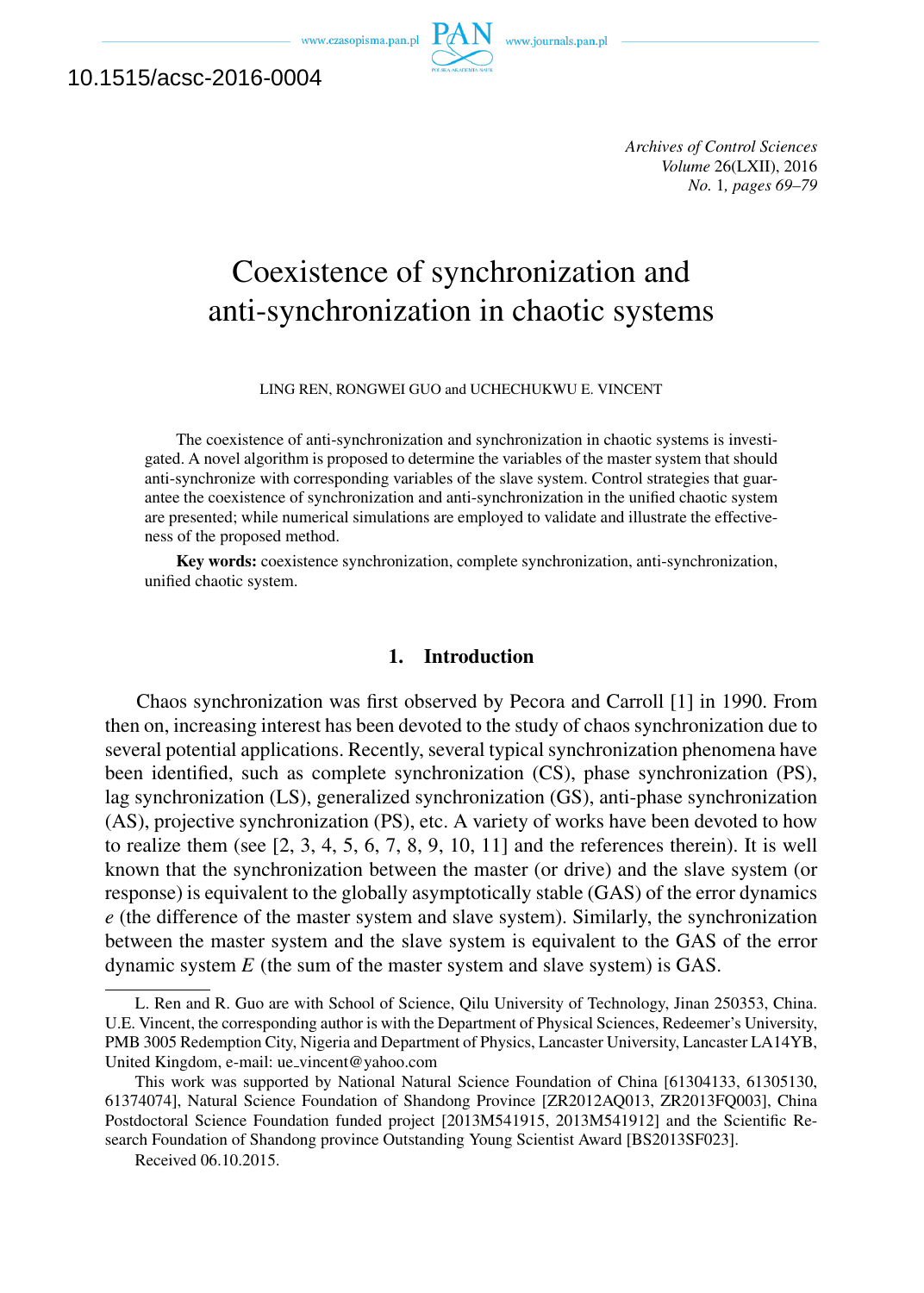



In order to design a simple and practically realizable controller from the control theory perspective, it is necessary that the origins of *e* and *E* are equilibrium points of the error systems  $\dot{e} = F(y) - F(x)$ , and  $\dot{E} = F(y) + F(x)$ , respectively, where  $e = y - x$ and  $E = y + x$ ). Obviously,  $e = 0$ , i.e.,  $y = x$ , is an equilibrium point of the error system  $\dot{e}$  =  $F(y) - F(x)$ . Whereas,  $E = 0$ , i.e.,  $y = -x$  is an equilibrium point of the error system  $\dot{E} = F(y) + F(x)$  if and only if  $F(-x) = -F(x)$ . Thus, realizing anti-synchronization is more complex and challenging than complete synchronization. In fact, this necessary condition is not considered in the most of the existing works on anti-synchronization of chaotic systems (See for instance Refs. [8, 9, 10, 11, 12, 13]). Moreover, the controllers obtained for achieving anti-synchronization of chaotic systems are structurally complex, i.e., some terms in those controllers are needed to counteract the redundant terms, such that *E* is not the equilibrium point of the error system  $\vec{E} = F(y) + F(x)$ . For example, in Ref. [11], the  $x_2z_2 + x_1z_1$  term in  $u_2$  of the equation (14) counteracts the redundant term  $-x_2z_2 - x_1z_1$  in the error system (13), while the  $-x_1y_1 - x_2y_2$  in *u*<sub>3</sub> term of the equation (14) also does same.

In addition, existing works on synchronization are mostly focus on investigating the same kind synchronization phenomenon in a given chaotic system, i.e., all the state variables of the slave (or response) system synchronize identically with the corresponding states of the master (or drive) system. For instance, if two systems achieve synchronization (or anti-synchronization, or lag-synchronization, or any other form of synchronization) with each other, it implies that each pair of the state variables between the interactive systems is completely synchronous (or anti-synchronous, or lag-synchronized, or etc). In [14, 15, 16] and a few other works, it has been pointed out that synchronization and anti-synchronization could coexist in chaotic systems. Since there are several possible variables that could synchronize or anti-synchronize in a typical chaotic system, selecting appropriate synchronizing variables of the master to anti-synchronize the corresponding variables in slave chaotic system is of great significance in investigating the coexistence of anti-synchronization and synchronization in the same chaotic system. However, there are no results to the best of our knowledge that gives the conditions or algorithms for selecting or determining the variables of the master chaotic system that should synchronize or anti-synchronize the corresponding variables of the slave chaotic systems.

Motivated by the above discussion, we undertake a further investigation in this paper the coexistence of synchronization and anti-synchronization, in which one part of the state space of the interactive systems is in anti-phase synchronous state, while the other parts are in complete synchronous state; using the unified chaotic system as an example. Specifically, we propose here a novel algorithm which can be used to select the variables of the master system that should anti-synchronize the corresponding variables of the slave system. Then, we give some control strategies that guarantees the global asymptotic stability for the coexistence of synchronization and anti-synchronization in the unified chaotic system. Finally, the results are validated using numerical simulations.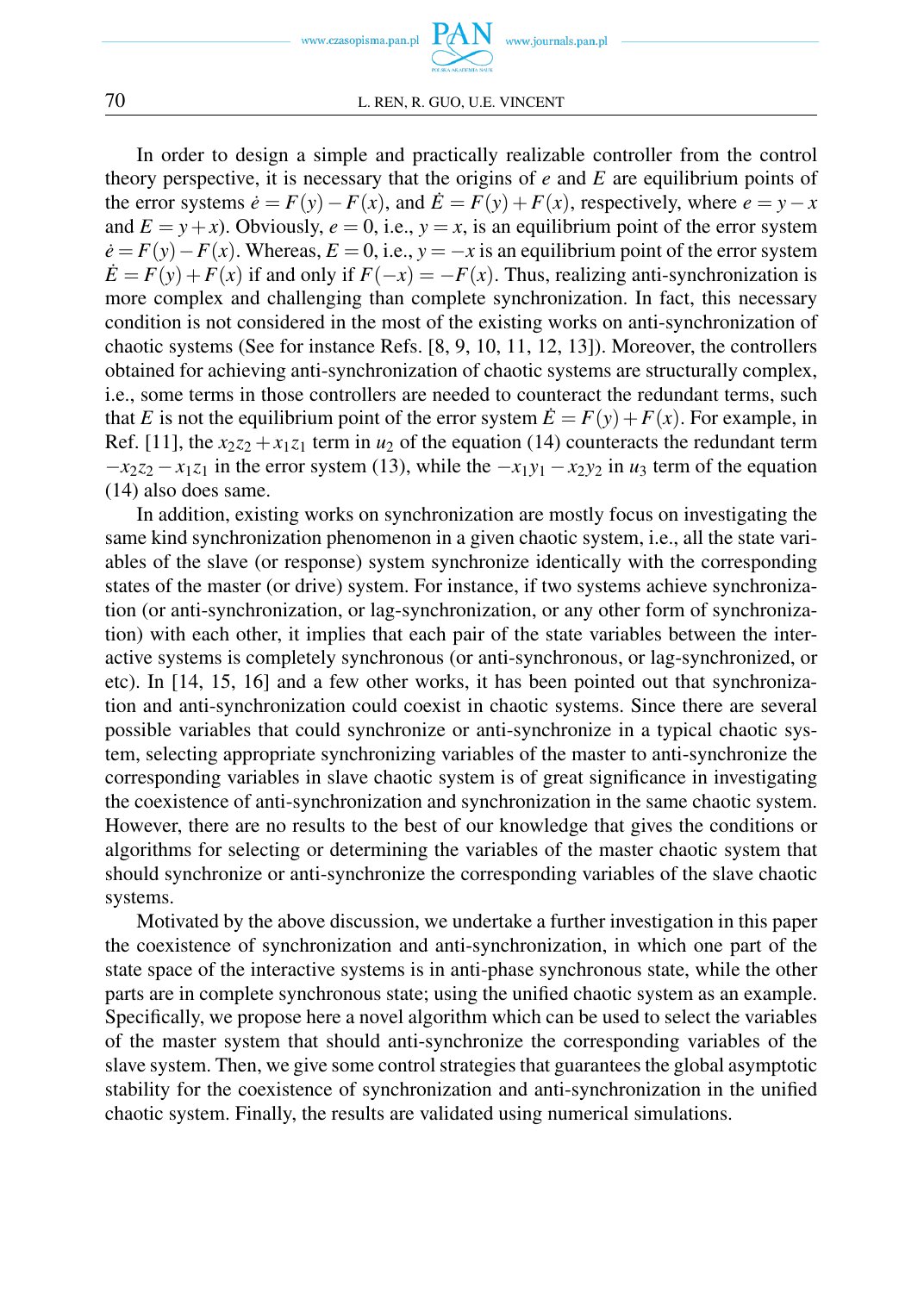## 2. Preliminaries

In this section, we first give some definitions and results. Consider the following chaotic system:

$$
\dot{x} = F(x),\tag{1}
$$

where  $x \in \mathbb{R}^n$  is the state,  $F(x) = (F_1(x), F_2(x), \dots, F_n(x))^T$  is a continuous vector function, and  $F(0) = 0$ .

Let system (1) be the master system. The corresponding slave system is given as

$$
\dot{y} = F(y) + u,\tag{2}
$$

where  $y \in \mathbb{R}^n$  is the state variable and *u* is the controller to be designed.

First, let the synchronization error state be defined as  $e = y - x$ , so that the error dynamics is given as follows

$$
\dot{e} = F(y) - F(x) + u,\tag{3}
$$

where  $e \in \mathbb{R}^n$  is the error state space variable.

Definition 1 *The master system* (1) *synchronizes the slave system* (2) *if and only if the following condition*

$$
\lim_{t\to\infty}||e(t)||=0
$$

*is satisfied.*

Secondly, let the anti-synchronization error be defined by  $E = y + x$ , so that the error dynamics is given as follows

$$
\dot{E} = F(y) + F(x) + u,\tag{4}
$$

where  $E \in \mathbb{R}^n$  is the error state variable and *u* is the controller to be designed.

Definition 2 *The master system* (1) *anti-synchronizes the slave system* (2) *if and only if the following condition*

$$
\lim_{t\to\infty}||E(t)||=0
$$

*is satisfied.*

In the following, we present an algorithm to determine variables of the master system that should anti-synchronize the corresponding variables of slave system.

## Algorithm 1.

*Step 1*: Without loss of generality, we first select the variable  $x_1$ . If  $F_1(x) =$  $F_{11}(x_1) + F_{12}(x_2, \dots, x_n)$  is an odd function, or  $F_{11}(x_1) = \alpha_1 x_1$ , we can set  $E_1 = x_1 + y_1$ , where  $\alpha_1$  is a real number.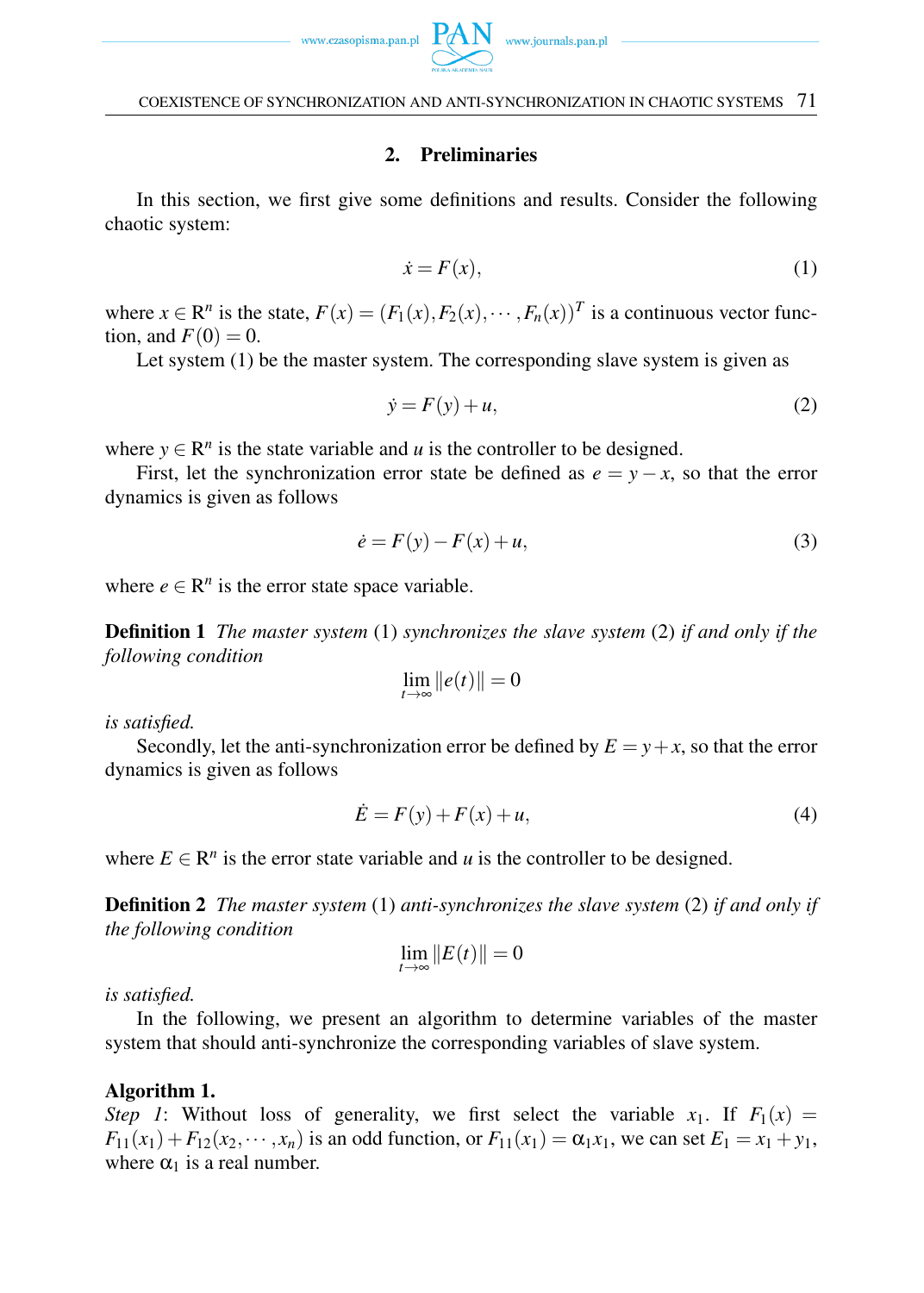

*Step 2*: If  $F_{12}(x_2, \dots, x_n) = \alpha_2 x_2 + F_{13}(x_3, \dots, x_n)$ , we should set  $E_2 = x_2 + y_2$ , where  $\alpha_2$  is a real number. Else, if  $F_2(x) = F_{21}(x_2) + F_{22}(x_1, x_3, \dots, x_n)$  is an odd function, or  $F_{21}(x_2) = \alpha_3 x_2$ , we can set  $E_2 = x_2 + y_2$ , where  $\alpha_3$  is a real number. Then, we determine whether  $E_2 = x_2 + y_2$  is suitable or not according to the condition that origin is an equilibrium point of the error system.

*Step 3*: When  $i \le n$ , we can set  $E_i = y_i + x_i$  or  $e_i = y_i - x_i$  by the similar procedure in Step 2.

**Remark 1** If  $F(x)$  is an odd vector function, we can simultaneously synchronize and anti-synchronize two identical chaotic or hyper-chaotic systems using same controller. In Ref. [15], we have simultaneously synchronized and anti-synchronized two identical new 4D chaotic systems.

## 3. Main results

In this section, we use the unified chaotic system as an example of a typical chaotic systems to illustrate how the coexistence of synchronization and anti-synchronization in chaotic systems can be achieved using the algorithm described above. According to  $[17, 18, 19, 20]$ , the unified chaotic system is given as

$$
\dot{x}_1 = (25\theta + 10)(x_2 - x_1) \n\dot{x}_2 = (28 - 35\theta)x_1 + (29\theta - 1)x_2 - x_1x_3 \n\dot{x}_3 = x_1x_2 - \frac{8 + \theta}{3}x_3
$$
\n(5)

where  $\theta \in [0,1]$ . System (5) is called the general Lorenz system when  $\theta \in [0,0.8)$ . When θ *∈* (0*.*8*,*1], system (5) is a general Chen system, while the Lü system is a special case of system (5) with  $\theta = 0.8$ .

According to Algorithm 1, we can set  $E_1 = y_1 + x_1$  since  $f_1(x) = (250 + 10)(x_2 - x_1)$ , and then we should set  $E_2 = y_2 + x_2$ . If we set  $E_3 = y_3 + x_3$ , then

$$
\dot{E}_3 = -\frac{8+ \theta}{3} E_3 + x_1 x_2 + y_1 y_2
$$
  
=  $-\frac{8+ \theta}{3} E_3 + x_1 x_2 + (E_1 - x_1)(E_2 - x_2)$  (6)  
=  $-\frac{8+ \theta}{3} E_3 + E_1 E_2 - x_1 E_2 - x_2 E_1 + 2x_1 x_2$ 

It is clear that  $E = 0$  is not an equilibrium point of the error system (6). In fact, the left hand side of the error system (6) equals zero. However, the right hand side of the error system (6) is not equals zero, but equals  $2x_1x_2$ . Therefore, we should set  $e_3 = y_3 - x_3$ , and obtain the error system given as (8).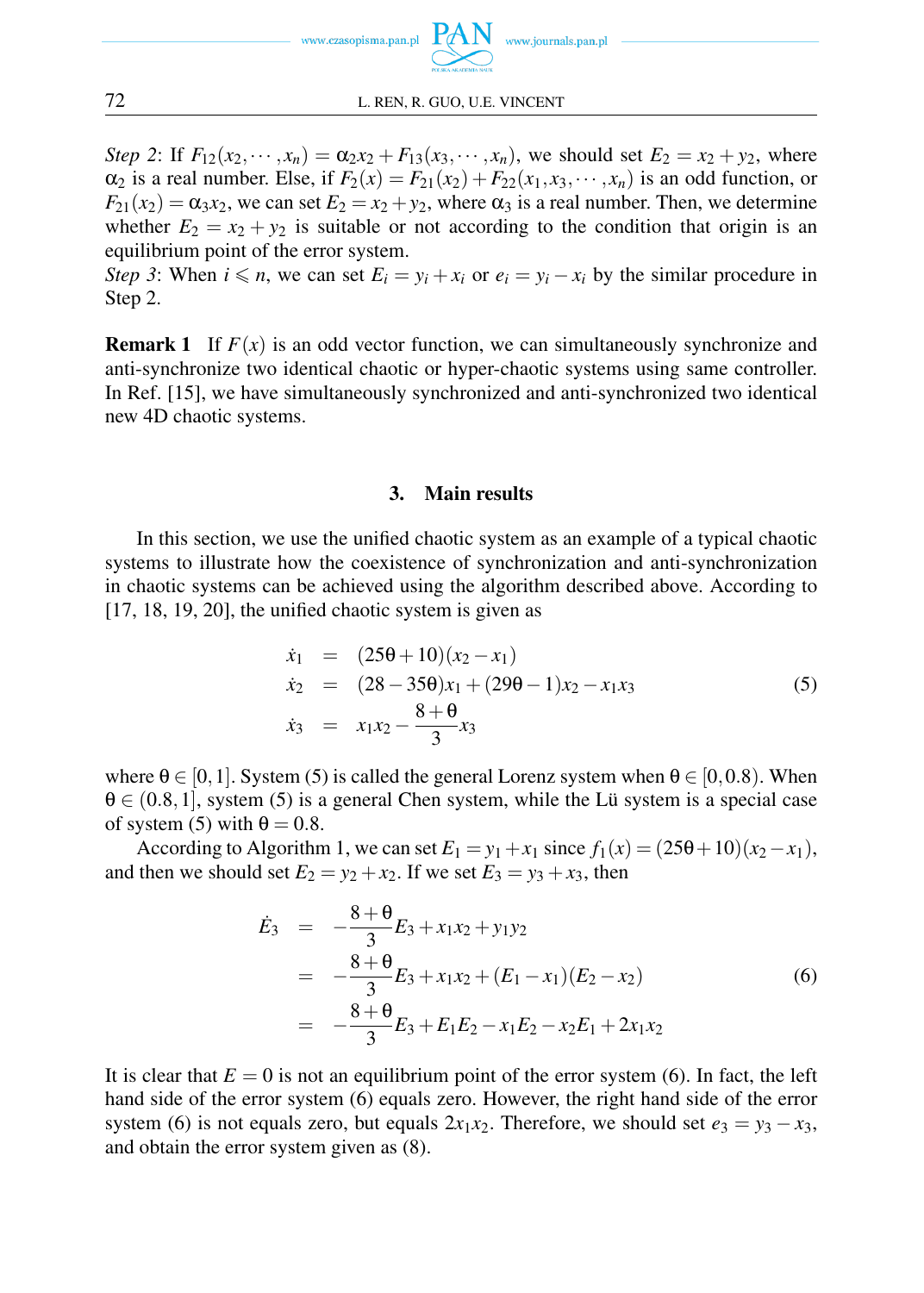

Next, let system (5) be the master system, the corresponding slave system without controller is as follows

$$
\dot{y}_1 = (250 + 10)(y_2 - y_1) \n\dot{y}_2 = (28 - 350)y_1 + (290 - 1)y_2 - y_1y_3 \n\dot{y}_3 = y_1y_2 - \frac{8 + 0}{3}y_3
$$
\n(7)

Then, let  $E_i = y_i + x_i (i = 1, 2)$ , and  $e_3 = y_3 - x_3$ , so that the error system is obtained as

$$
\dot{E}_1 = f_1(x, y, e_3, E) = (250 + 10)(E_2 - E_1)
$$
\n
$$
\dot{E}_2 = f_2(x, y, e_3, E) = (28 - 350)E_1 - E_1e_3 - x_3E_1 + x_1e_3 + (290 - 1)E_2
$$
\n
$$
\dot{e}_3 = f_3(x, y, e_3, E) = E_1E_2 - x_2E_1 - x_1E_2 - \frac{8 + \theta}{3}e_3 \tag{8}
$$

where  $E = (E_1, E_2)^T$ .

Remark 2 Since system (5) is chaotic, for the uncontrolled error system (8), there exist  $\lambda_i > 0$  (*i* = 1, 2, 3), which satisfies

$$
E_i f_i(x, y, e_3, E) \le \lambda_i E_i^2, i = 1, 2, e_3 f_3(x, y, e_3, E) \le \lambda_3 e_3^2.
$$
 (9)

Note that if  $E_2 = 0$ , the following subsystem of system (8)

$$
\dot{E}_1 = -(25\theta + 10)E_1 \n\dot{e}_3 = -x_2E_1 - \frac{8+\theta}{3}e_3
$$
\n(10)

is GAS regardless of the value of θ.

Therefore, we can add the controller  $u = (0, k_1 E_2, 0)^T$  to the slave system (7) and the controlled error system the becomes as

$$
\dot{E}_1 = (25\theta + 10)(E_2 - E_1), \n\dot{E}_2 = (28 - 35\theta)E_1 - E_1e_3 - x_3E_1 + x_1e_3 + (29\theta - 1)E_2 + k_1E_2, \n\dot{e}_3 = E_1E_2 - x_2E_1 - x_1E_2 - \frac{8 + \theta}{3}e_3,
$$
\n(11)

where the feedback gain  $k_1$  is adapted according to the following update law

$$
\dot{k}_1 = -\gamma E_2^2,\tag{12}
$$

and  $\gamma > 0$  is an arbitrary number.

Next, we shall prove that the coexistence of synchronization and antisynchronization in the unified chaotic systems is realized by the above controller  $u =$  $(0, k_1 E_2, 0)^T$ , where  $x_1, x_2$  anti-synchronizes  $y_1, y_2$ ; while  $x_3$  synchronizes  $y_3$ .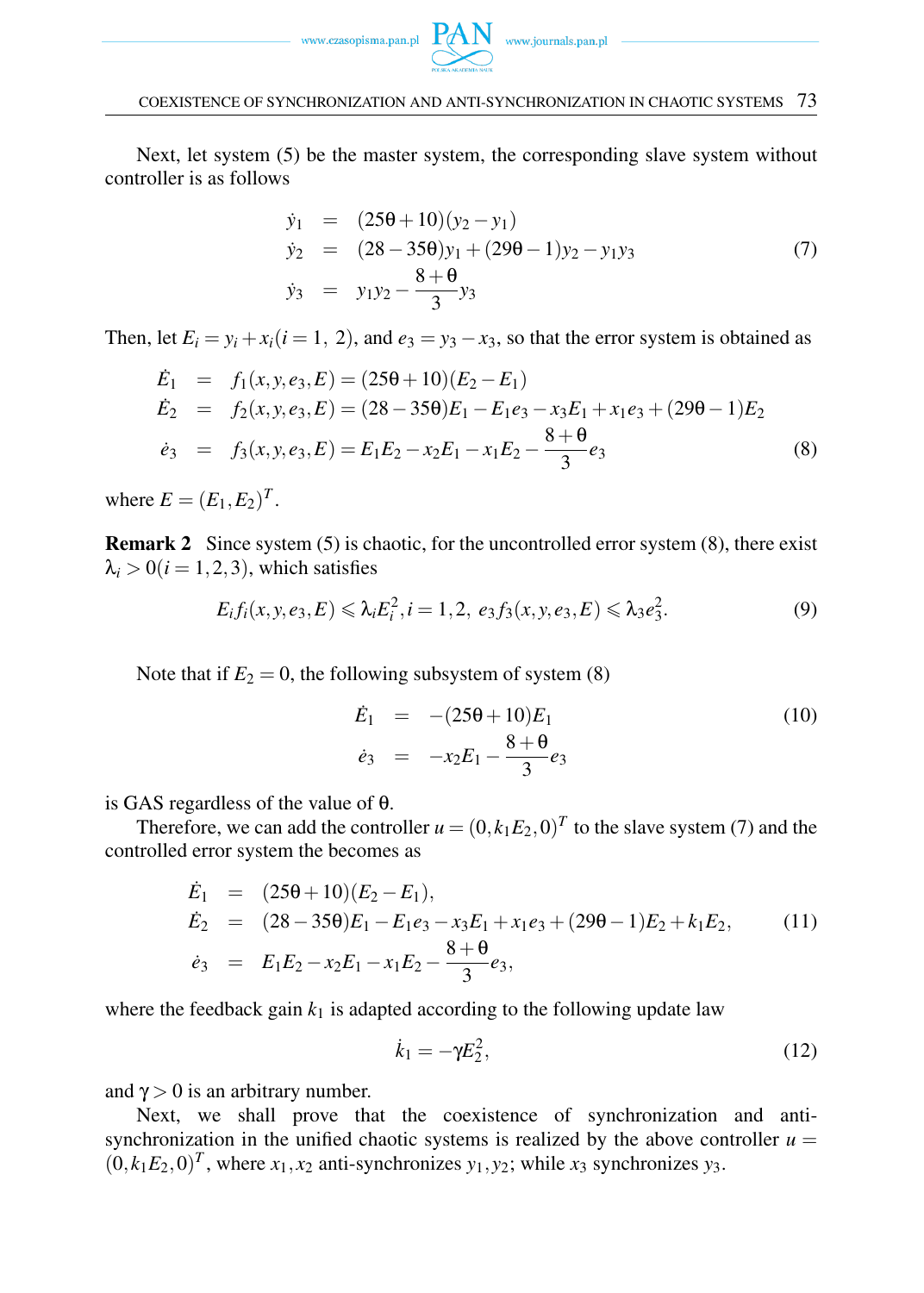

In order to facilitate the analysis, we refer to system (11) and (12) as the augment systems, and introduce the following positive definite Lyapunov function

$$
V(E, e_3, k_1) = \frac{1}{2}(e_3^2 + E^T E) + \frac{1}{2\gamma}(k_1 + L_1)^2
$$
\n(13)

where

$$
L_1 > M \sup_{E_2 \neq 0} \frac{e_3^2 + E^T E}{E_2^2}, \quad M = \max_{i=1}^3 \lambda_i.
$$
 (14)

Then, we give the following main result.

Theorem 13 *Starting from any initial values of the controlled error system* (11)*, the orbits*  $(E(t), e(t))^T$  converge to origin as  $t \to \infty$ , i.e., the coexistence of synchronization *and anti-synchronization in the unified chaotic systems is realized by the controller*  $u = (0, k_1 E_2, 0)^T$ .

**Proof** Differentiating the Lyapunov function *V* along the trajectories of the augment system, we obtain

$$
\dot{V} = E_1 \dot{E}_1 + E_2 \dot{E}_2 + e_3 \dot{e}_3 + \frac{1}{\gamma} (k_1 + L_1) \dot{k}_1
$$
  
\n
$$
= E_1 f_1(x, y, e_3, E) + E_2(f_2(x, y, e_3, E) + k_1 E_2) + e_3 f_3(x, y, e_3, E) - (k_1 + L_1) E_2^2
$$
  
\n
$$
= E_1 f_1(x, y, e_3, E) + E_2 f_2(x, y, e_3, E) + e_3 f_3(x, y, e_3, E) - L_1 E_2^2
$$
  
\n
$$
\leq M(E_1^2 + E_2^2 + e_3^2) - L_1 E_2^2 < 0,
$$

According to the Lyapunov stability theory, the equilibrium point of the error system (8) is GAS. This completes the proof.  $\Box$ 

To validate the above theoretical results, we carry out numerical simulations with the following choice of initial conditions:  $x_1(0) = -2, x_2(0) = 3, x_3(0) = 4, y_1(0) = 0$  $4, y_2(0) = -1, y_3(0) = -2, \theta = 0.75$  and  $k_1(0) = -1$ . Figure 1 shows the dynamics of the error systems  $(E_1, E_2, e_3)$ , illustrating global stabilization, which implies that the coexistence of synchronization and anti-synchronization in the unified chaotic systems is realized by the above controller. In Figure 2, the state variables are plotted. Clearly, we find that that  $x_1, x_2$  anti-synchronizes  $y_1, y_2$  while  $x_3$  synchronizes  $y_3$ , respectively.

Next, we illustrate the coexistence of synchronization and anti-synchronization in the unified chaotic system when  $\theta = 0$ . Proceeding as before, let system (5) be the master system, and the corresponding slave system without controller given as (7). Let  $E_i$  =  $y_i + x_i(i = 1, 2), e_3 = y_3 - x_3$ , the obtained error system is as follows

$$
\dot{E}_1 = 10(E_2 - E_1)
$$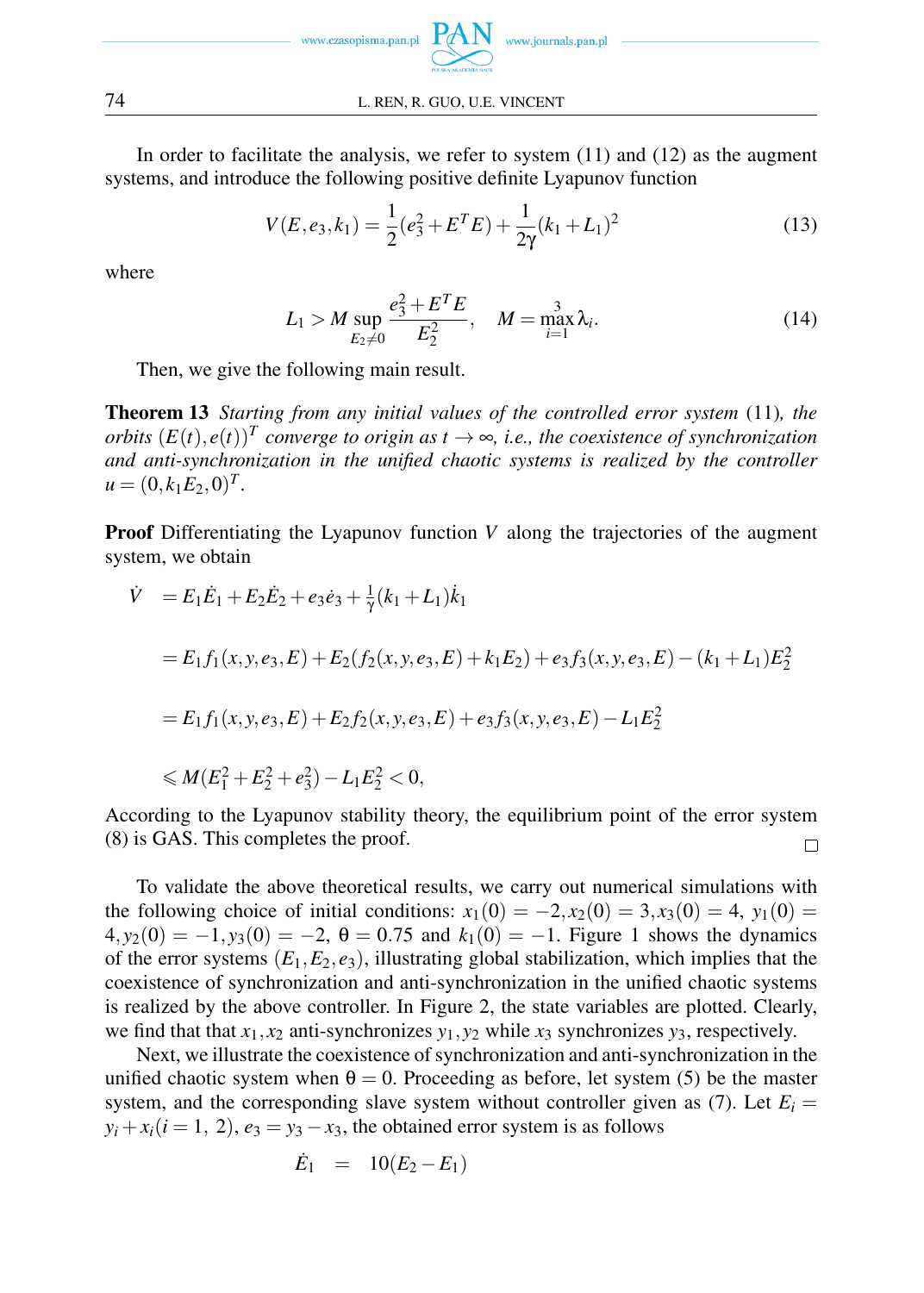



Figure 1. Error dynamics when the controller has been activated, showing that  $(E_1, E_2, e_3)$  are stabilized, implying that the coexistence of synchronization and anti-synchronization in the unified chaotic system is realized.  $\theta = 0.75$  and  $k_1(0) = -1$ , while the initial conditions are  $x_1(0) = -2, x_2(0) = 3, x_3(0) = 4$ ,  $y_1(0) = 4, y_2(0) = -1, y_3(0) = -2.$ 



Figure 2. Dynamics of the state variables when controller has been activated.  $x_1, x_2$  anti-synchronizes  $y_1, y_2$ while *x*<sub>3</sub> synchronizes *y*<sub>3</sub>.  $\theta = 0.75$  and  $k_1(0) = -1$ , while the initial conditions are  $x_1(0) = -2, x_2(0) =$  $3, x_3(0) = 4, y_1(0) = 4, y_2(0) = -1, y_3(0) = -2.$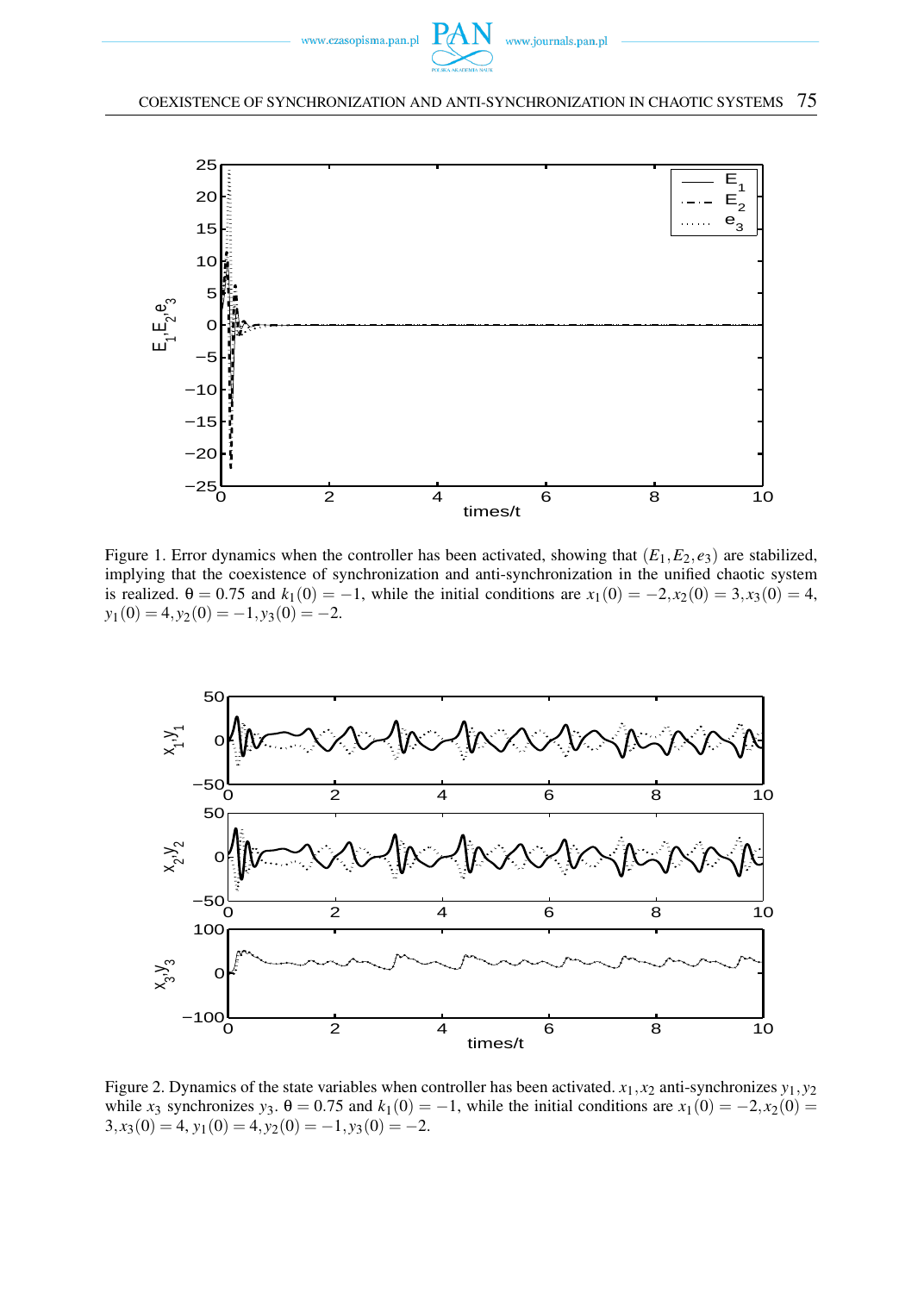

#### 76 L. REN, R. GUO, U.E. VINCENT

$$
\dot{E}_2 = 28E_1 - E_1e_3 - x_3E_1 + x_1e_3 - E_2 \n\dot{e}_3 = E_1E_2 - x_2E_1 - x_1E_2 - \frac{8}{3}e_3
$$
\n(15)

Obviously, if  $E_1 = 0$ , the following subsystem of the system (15)

$$
\dot{E}_2 = x_1 e_3 - E_2 \n\dot{e}_3 = -x_1 E_2 - \frac{8}{3} e_3
$$
\n(16)

is GAS.

Thus, we can add the controller  $u = (k_2 E_1, 0, 0)^T$  to the slave system (7) and the controlled error system becomes

$$
\begin{array}{rcl}\n\dot{E}_1 & = & 10(E_2 - E_1) + k_2 E_1, \\
\dot{E}_2 & = & 28E_1 - E_1 e_3 - x_3 E_1 + x_1 e_3 - E_2, \\
\dot{e}_3 & = & E_1 E_2 - x_2 E_1 - x_1 E_2 - \frac{8}{3} e_3,\n\end{array} \tag{17}
$$

where the feedback gain  $k_2$  is adapted according to the following update law

$$
\dot{k}_2 = -\gamma E_1^2 \tag{18}
$$

and  $\gamma > 0$  is an arbitrary number.

Next, we shall give the following corollary that proves that the coexistence of synchronization and anti-synchronization in the unified chaotic systems is realized by the above controller  $u = (k_2 E_1, 0, 0)^T$ , where  $x_1, x_2$  anti-synchronizes  $y_1, y_2$  while  $x_3$  synchronizes *y*3, respectively.

Corollary 1 *Starting from any initial values of the controlled error system* (17)*, the orbits*  $(E(t), e(t))^T$  converge to origin as  $t \to \infty$ , implying that the coexistence of syn*chronization and anti-synchronization in the unified chaotic systems is realized by the controller*  $u = (k_2 E_1, 0, 0)^T$ .

Remark 3 The proof procedure is similar to the proof of Theorem 13; and therefore omitted here for brevity.

To illustrate the validity of the above result, we carry out numerical simulation result with the following choices of initial conditions:  $x_1(0) = -2, x_2(0) = 3, x_3(0) = 4$ ,  $y_1(0) = 4, y_2(0) = -1, y_3(0) = -2$  and  $k_2(0) = -1$ . Figure 3 shows that the error system is stabilized, which implies that the coexistence of synchronization and antisynchronization in the unified chaotic systems is realized by the above controller. Furthermore, in Figure 4 the state variables are plotted; in which it is clearly shown that  $x_1, x_2$  anti-synchronizes  $y_1, y_2$  while  $x_3$  synchronizes  $y_3$ .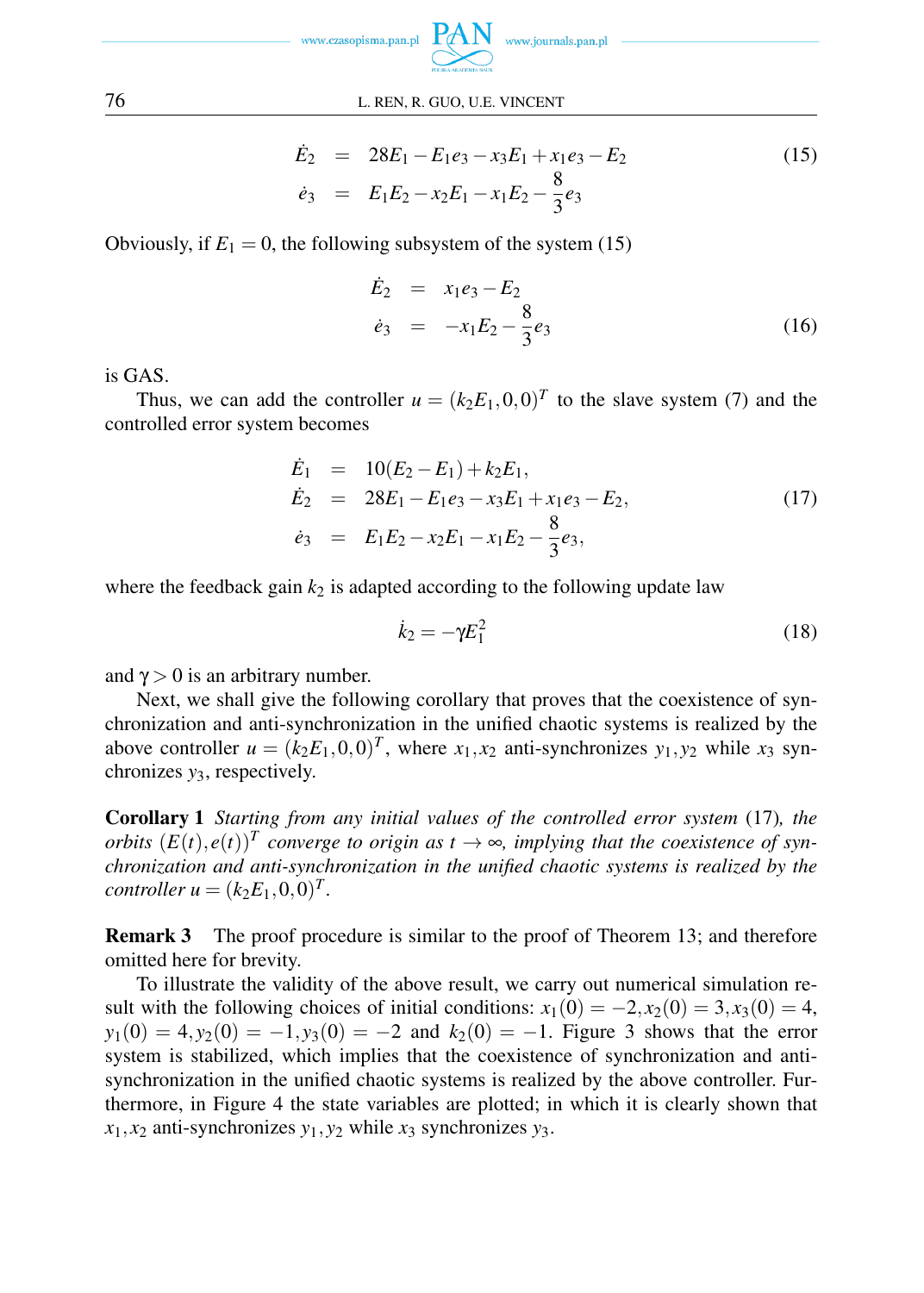



Figure 3. Error dynamics when the controller has been activated, showing that  $(E_1, E_2, e_3)$  are stabilized, implying that the coexistence of synchronization and anti-synchronization in the unified chaotic system is realized. θ = 0 and  $k_2(0) = -1$ , while the initial conditions are  $x_1(0) = -2, x_2(0) = 3, x_3(0) = 4, y_1(0) = 0$  $4, y_2(0) = -1, y_3(0) = -2.$ 



Figure 4. Dynamics of the state variables when controller has been activated.  $x_1, x_2$  anti-synchronizes  $y_1, y_2$ while *x*<sub>3</sub> synchronizes *y*<sub>3</sub>.  $\theta = 0$  and  $k_2(0) = -1$ , while the initial conditions are  $x_1(0) = -2, x_2(0) =$  $3, x_3(0) = 4, y_1(0) = 4, y_2(0) = -1, y_3(0) = -2.$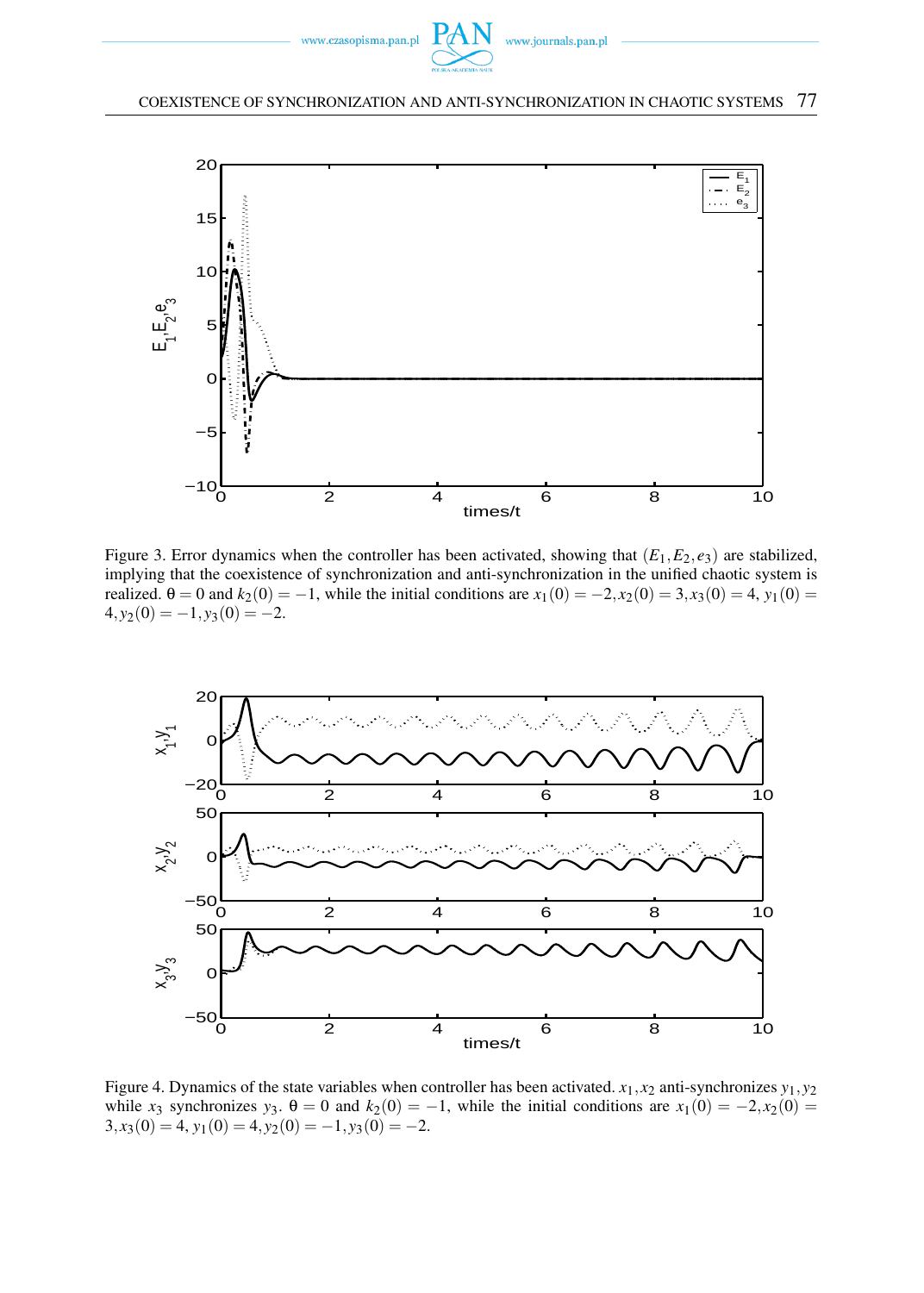

### 4. Conclusion

In conclusion, we have realized synchronization and anti-synchronization simultaneously in the unified chaotic systems. To achieve this, a novel algorithm has been proposed to determine the variables of the master system that should anti-synchronize the corresponding variables of the slave system. Two different control strategies for the uniform chaotic systems has been presented to guarantee coexistence of synchronization and anti-synchronization. In all, numerical simulations have been employed to validate the proposed methods and to show the effectiveness of their. Finally, the method proposed in this paper can be used for other chaotic and hyperchaotic systems.

### References

- [1] L.M. PECORA and T.L. CARROLL: Synchronization in chaotic systems. *Physical Review Letters*, 64 (1990), 821-824.
- [2] S. BOCCALETTI, J. KURTHS, G. OSIPOV and D. VALLADARES: The synchronization of chaotic systems. *Physics Reports*, 366 (2002), 1-101.
- [3] S. BOWONG: Stability analysis for the synchronization of chaotic systems with different order: application to secure communications. *Physics Letters A*, 326 (2004), 102-113.
- [4] D. HUANG: Simple adaptive-feedback controller for identical chaos synchronization. *Physical Review E*, 71 (2005), 037203.
- [5] R. GUO and G. LI: Modification for collection of masterslave synchronized chaotic systems. *Chaos, Solitons & Fractals*, 40 (2009), 453-457.
- [6] R. GUO: A simple adaptive controller for chaos and hyperchaos synchronization. *Physics Letters A*, 372 (2008), 5593-5597.
- [7] G. WANG: Stabilization and synchronization of genesiotesi system via single variable feedback controller. *Physics Letters A*, 374 (2010), 2831-2834.
- [8] Y. ZHANG and J. SUN: Chaotic synchronization and anti-synchronization based on suitable separation. *Physics Letters A*, 330 (2004), 442-447.
- [9] S.C.J. HU and L. CHEN: Adaptive control for anti-synchronization of Chuas chaotic system. *Physics Letters A*, 339 (2005), 455-460.
- [10] S. HAMMAMI, M. BENREJEBA, M. FEKIB and P. BORNE: Feedback control design for Rössler and Chen chaotic systems anti-synchronization. *Physics Letters A*, 374 (2010), 2835-2840.